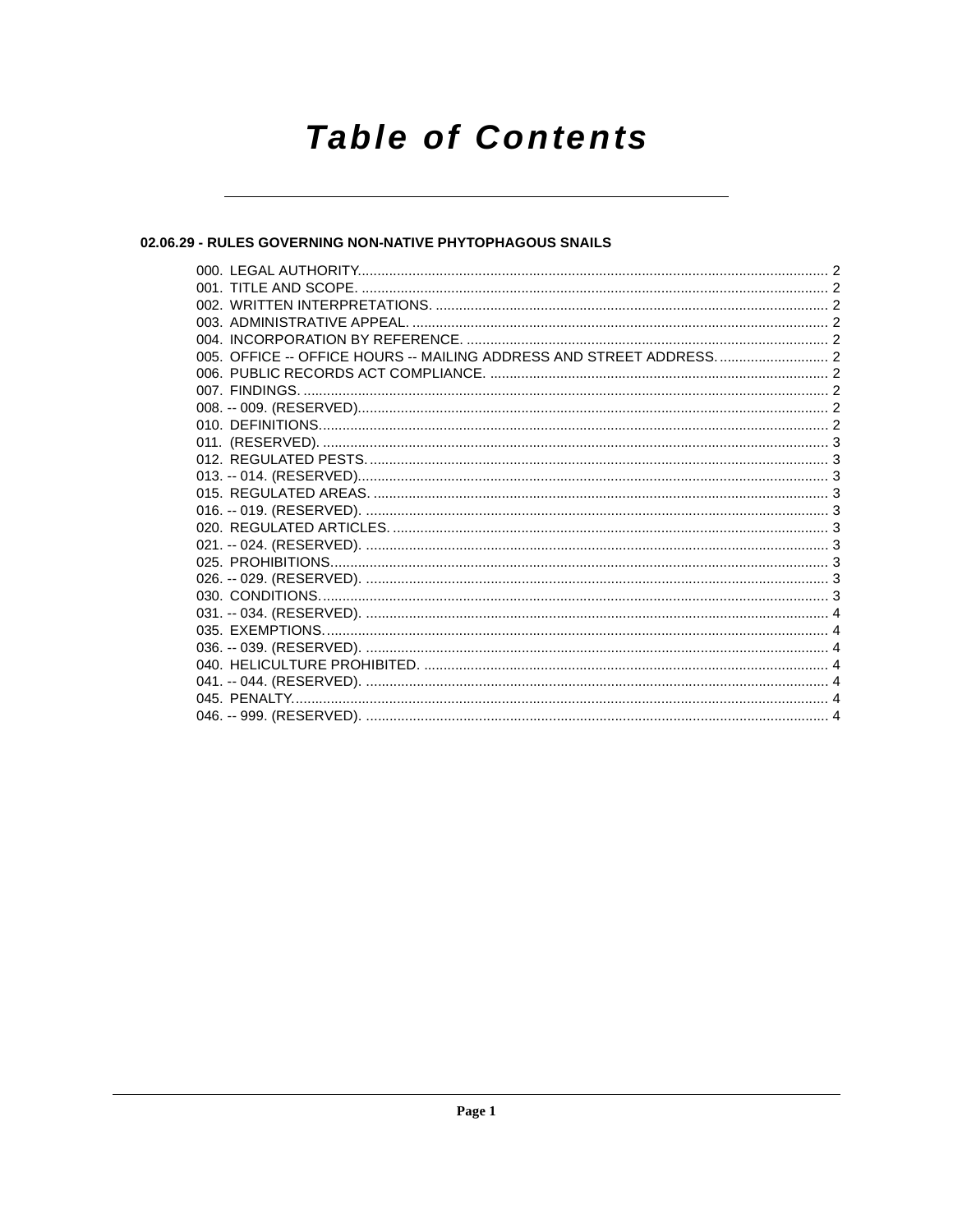#### **IDAPA 02 TITLE 06 CHAPTER 29**

# **02.06.29 - RULES GOVERNING NON-NATIVE PHYTOPHAGOUS SNAILS**

#### <span id="page-1-1"></span><span id="page-1-0"></span>**000. LEGAL AUTHORITY.**

This chapter is adopted under the legal authority of Title 22, Chapter 20, Idaho Code. (5-3-03)

#### <span id="page-1-2"></span>**001. TITLE AND SCOPE.**

**01. Title**. The title of this chapter is IDAPA 02.06.29, "Rules Governing Non-Native Phytophagous Snails".  $(5-3-03)$ 

**02. Scope**. This chapter has the following scope: This rule establishes definitions, restricts the shipment of regulated pests and products into the state of Idaho, establishes procedures for the importation of regulated products and regulated pests, and specifies provisions for the disposition of infested products and pests. The official citation of this chapter is IDAPA 02.06.29, et seq. For example, this citation for this section is IDAPA 02.06.29.001.02.<br>(3-19-99) 02.06.29.001.02.

#### <span id="page-1-3"></span>**002. WRITTEN INTERPRETATIONS.**

There are no written interpretations of these rules. (3-19-99)

#### <span id="page-1-4"></span>**003. ADMINISTRATIVE APPEAL.**

There is no provision for administrative appeal before the Idaho State Department of Agriculture under this chapter. Hearing and appeal rights are set forth in Title 67, Chapter 52, Idaho Code. (3-19-99)

# <span id="page-1-5"></span>**004. INCORPORATION BY REFERENCE.**

There are no documents incorporated by reference in this chapter. (5-3-03)

#### <span id="page-1-6"></span>**005. OFFICE -- OFFICE HOURS -- MAILING ADDRESS AND STREET ADDRESS.**

**01. Office Hours**. Office hours are 8 a.m. to 5 p.m., Mountain Time, Monday through Friday, except designated by the State of Idaho. (5-3-03) holidays designated by the State of Idaho.

**02. Mailing Address**. The mailing address for the central office is Idaho State Department of Agriculture, P.O. Box 790, Boise, Idaho 83701. (5-3-03)

**03. Street Address**. The central office is located at 2270 Old Penitentiary Road, Boise, Idaho 83712. (5-3-03)

#### <span id="page-1-7"></span>**006. PUBLIC RECORDS ACT COMPLIANCE.**

These rules are public records available for inspection and copying at the Department and the State Law Library.  $(5-3-03)$ 

#### <span id="page-1-8"></span>**007. FINDINGS.**

These rules will place restrictions on the introduction and/or distribution of live, non-native, plant-feeding snails and their host material into the state of Idaho. Non-native, plant-feeding snails pose a threat to the Idaho horticultural and agricultural crops. (5-3-03) agricultural crops.

#### <span id="page-1-9"></span>**008. -- 009. (RESERVED).**

#### <span id="page-1-11"></span><span id="page-1-10"></span>**010. DEFINITIONS.**

The Idaho State Department of Agriculture adopts the definitions set forth in Section 22-2005, Idaho Code.

(5-3-03)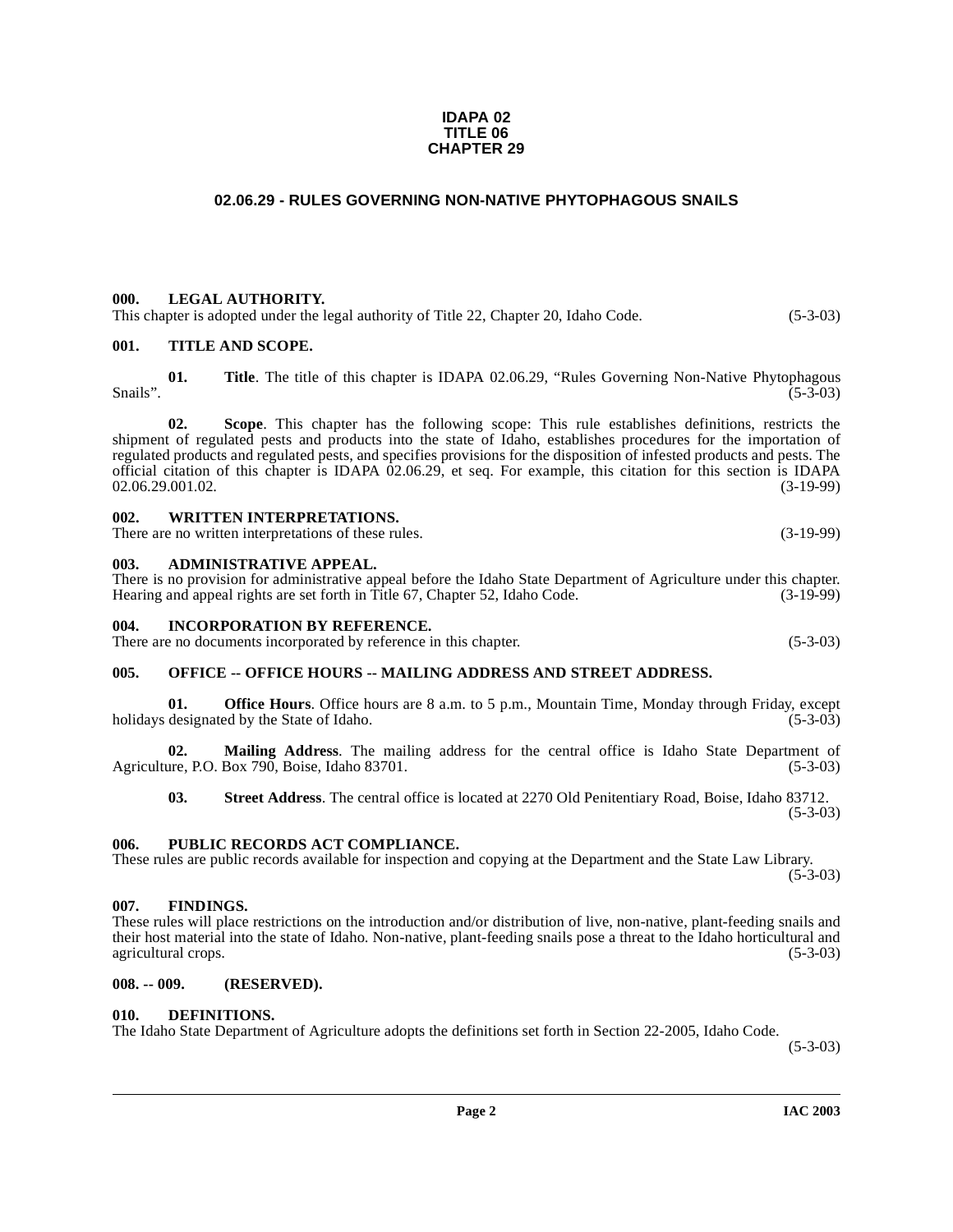### <span id="page-2-0"></span>**011. (RESERVED).**

#### <span id="page-2-15"></span><span id="page-2-1"></span>**012. REGULATED PESTS.**

**01. Snails**. Any snail that feeds on plants and does not occur naturally in Idaho, including, but not limited to the following: (3-19-99)

<span id="page-2-17"></span>

| a. | The brown garden snail (Cryptomphalus (Helix) aspersa);                                                          | $(5-3-03)$ |
|----|------------------------------------------------------------------------------------------------------------------|------------|
| b. | The green or burrowing snail (Cantareus (Helix) apertus);                                                        | $(5-3-03)$ |
| c. | The pulmonate snail (Helix pomatia);                                                                             | $(5-3-03)$ |
| d. | The white garden snail (Theba pisana);                                                                           | $(5-3-03)$ |
| e. | The giant African snail (Achatha fulica);                                                                        | $(5-3-03)$ |
| f. | The lactea snail (Otala lactea); and                                                                             | $(5-3-03)$ |
| g. | Any other species which may be declared by the Director to be a threat to Idaho agricultural crops.<br>(3-19-99) |            |

#### <span id="page-2-13"></span><span id="page-2-11"></span>**02. Native Idaho Species**. Native Idaho species are not included. (3-19-99)

#### <span id="page-2-2"></span>**013. -- 014. (RESERVED).**

#### <span id="page-2-3"></span>**015. REGULATED AREAS.**

The entire states of Arizona, California, Louisiana, New Mexico, Texas, Utah, and Washington, and any area in any state in which non-native plant-feeding snails are known to exist, including snail rearing facilities in otherwise<br>(3-19-99) (3-19-99) uninfested areas.

#### <span id="page-2-4"></span>**016. -- 019. (RESERVED).**

#### <span id="page-2-14"></span><span id="page-2-5"></span>**020. REGULATED ARTICLES.**

Grass sod and all plants, nursery stock or florist stock with roots in soil are hereby declared to be hosts or possible carriers of the regulated pest and are prohibited entry into the state of Idaho whether directly, indirectly, diverted, or reconsigned, unless there is compliance with Section 030 or exemption under Sections 030 and 035 of this rule.

(5-3-03)

#### <span id="page-2-6"></span>**021. -- 024. (RESERVED).**

#### <span id="page-2-12"></span><span id="page-2-7"></span>**025. PROHIBITIONS.**

All regulated pests and regulated products are prohibited entry into the state of Idaho. (3-19-99)

#### <span id="page-2-8"></span>**026. -- 029. (RESERVED).**

#### <span id="page-2-10"></span><span id="page-2-9"></span>**030. CONDITIONS.**

<span id="page-2-16"></span>**01. Regulated Products**. Regulated products from regulated areas may be permitted entry into Idaho only when such regulated products are accompanied by a certificate of quarantine compliance issued by an authorized official from the state of origin which certifies that the regulated product has been determined by official inspection immediately prior to shipment to be free of all life stages of regulated pests or that such regulated products originated from an area determined by official inspection to be free from regulated pests. The original certification document shall be forwarded to the Idaho State Department of Agriculture, Division of Plant Industries, P.O. Box 790, Boise, Idaho 83701-0790, immediately by first class mail or by facsimile transmission to (208) 334-2283. Each lot or shipment of the regulated product shall be accompanied by a copy of the above described certification document. The Idaho receiver to whom the regulated products are shipped shall notify the Department immediately upon receipt of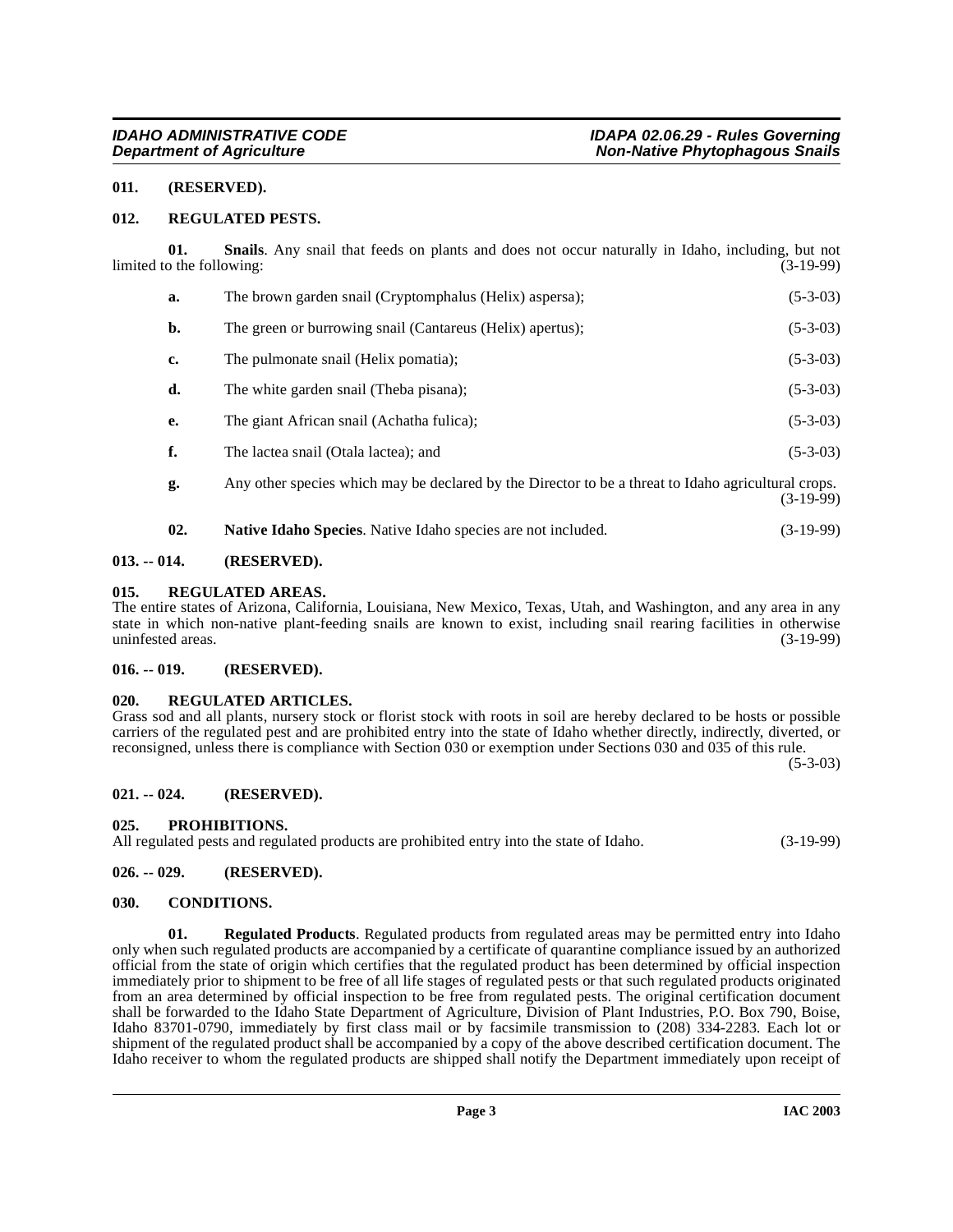such regulated products and shall hold the same until they are released by the Department. (3-19-99)

<span id="page-3-10"></span>**02. Movement Of Regulated Products**. Certified and noncertified regulated products shall not be shipped together in the same transporting vehicle, and any such mixing of certified and noncertified regulated products shall nullify certification and result in the rejection of the entire shipment of regulated products. Upon inspection and determination by the Department that the transporting vehicle or any properly certified regulated products are infested with any life stage of a regulated pest, such shipment shall be found in violation of this rule.

(3-19-99)

### <span id="page-3-0"></span>**031. -- 034. (RESERVED).**

### <span id="page-3-8"></span><span id="page-3-1"></span>**035. EXEMPTIONS.**

<span id="page-3-13"></span>**01. Plant Material**. Cut greens, cut flowers, and soil-free plants, including bare root plants, plant crowns, roots for propagation, bulbs, corms, tubers, and rhizomes of plants, found upon inspection not to obscure or be infested with any life stage of regulated pests are exempt from this rule. (3-19-99)

<span id="page-3-12"></span>**02. Permits**. Upon request, and upon investigation and finding that unusual circumstances exist justifying such action, the Department may issue a permit allowing entry into Idaho of covered regulated products without meeting the requirements of Section 030 of this rule. However, all conditions specified in the permit shall be met before such permit will be recognized. (3-19-99)

### <span id="page-3-2"></span>**036. -- 039. (RESERVED).**

### <span id="page-3-9"></span><span id="page-3-3"></span>**040. HELICULTURE PROHIBITED.**

Raising, maintaining, selling, shipping, and holding live non-native phytophagous snails within the state of Idaho is prohibited. (3-19-99) prohibited. (3-19-99)

#### <span id="page-3-4"></span>**041. -- 044. (RESERVED).**

### <span id="page-3-11"></span><span id="page-3-5"></span>**045. PENALTY.**

**01. Penalty**. Any person violating the provisions of the rule may be subject to the penalty provisions of Title 22, Chapter 20, Idaho Code. (5-3-03)

<span id="page-3-7"></span>**02. Disposition Of Regulated Articles And Regulated Pests In Violation Of This Rule**. All regulated articles and regulated pests found to be in violation of this rule shall be immediately returned to the point of origin by the Idaho receiver, or, at the receiver's option, be destroyed under the supervision of a representative of the Department, without expense to or indemnity paid by the Department. (5-3-03)

#### <span id="page-3-6"></span>**046. -- 999. (RESERVED).**